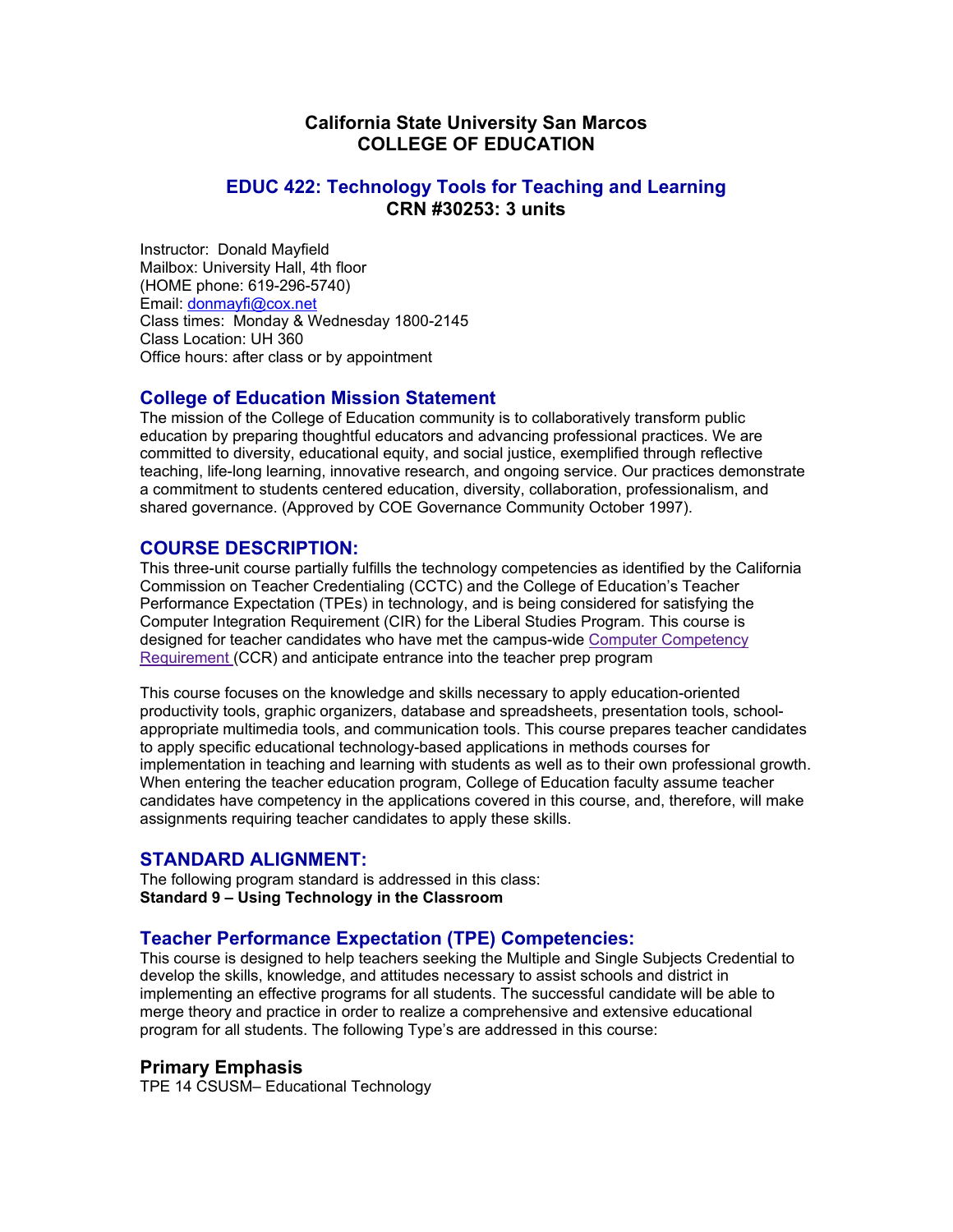### **Secondary Emphasis:**

- TPE 4 Making Content Accessible
- TPE 5 Student Engagement
- TPE 6 Developmentally Appropriate Teaching Practices
- TPE 7 Teaching English Language Learners
- TPE 12 Professional, legal and ethical
- TPE 13 Professional Growth

# **National Educational Technology Standards for Teachers**

# **I. TECHNOLOGY OPERATIONS AND CONCEPTS.**

Teachers demonstrate a sound understanding of technology operations and concepts. Teachers:

A. demonstrate introductory knowledge, skills, and understanding of concepts related to technology (as described in the ISTE National Education Technology Standards for Students) B. demonstrate continual growth in technology knowledge and skills to stay abreast of current and emerging technologies

# **V. PRODUCTIVITY AND PROFESSIONAL PRACTICE.**

Teachers use technology to enhance their productivity and professional practice. Teachers:

A. use technology resources to engage in ongoing professional development and lifelong learning.

B. continually evaluate and reflect on professional practice to make informed decisions regarding the use of technology in support of student learning.

C. apply technology to increase productivity.

D. use technology to communicate and collaborate with peers, parents, and the larger community in order to nurture student learning.

# **VI. SOCIAL, ETHICAL, LEGAL, AND HUMAN ISSUES.**

Teachers understand the social, ethical, legal, and human issues surrounding the use of technology in PK-12 schools and apply those principles in practice. Teachers:

- A. model and teach legal and ethical practice related to technology use.
- B. apply technology resources to enable and empower learners with diverse backgrounds, characteristics, and abilities.
- C. identify and use technology resources that affirm diversity
- D. promote safe and healthy use of technology resources.
- E. facilitate equitable access to technology resources for all students.

**COURSE OBJECTIVES:**<br>Teacher candidates will demonstrate competency in using a set of educational technology tools that are applied in teaching and learning within the credential program and used in public school settings.

**PREREQUISITE**<br>The prerequisite for this course is completion of the campus-wide Computer Competency

Requirement. This requirement can be fulfilled by successful completion of one of the following: • Taking the CSUSM CCR assessment or equivalent course

• Completion of an approved computer literacy course at the community college level.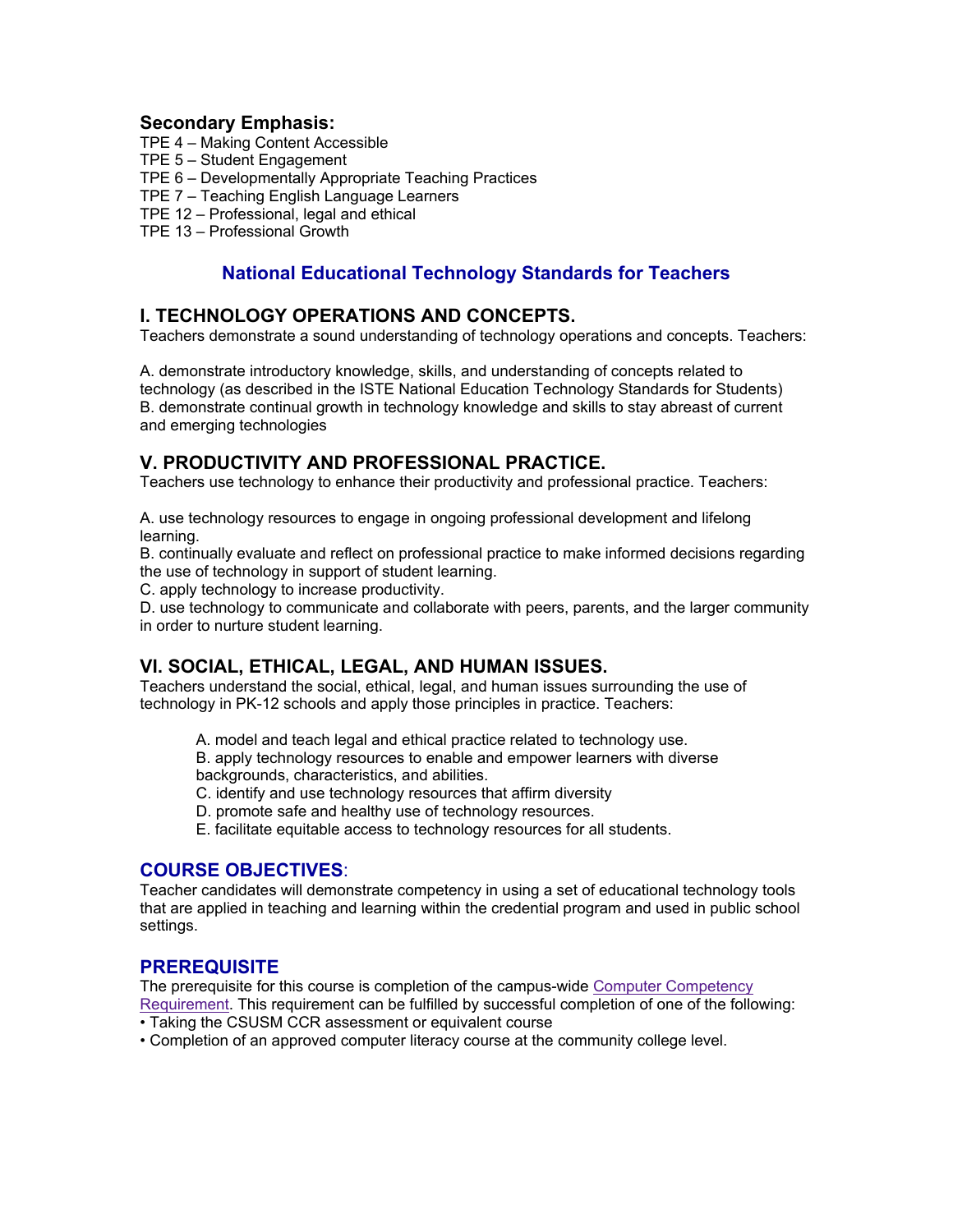# **REQUIRED TEXT AND MATERIALS**

*•Teachers Discovering Computers: Integrating Technology in the Classroom* (Shelly & Cashman) & Web site: www.scsite.com/tdc2/ This is a resources text that contains skill building information in the context of how a teacher can use the skills in teaching. There is a very information-rich, publisher-provided Web site associated with the text that provides additional practice and links to other resources.

- Zip Disk (100 MB PC formatted) Label with your name, class # and time
- Several CD-Rs
- Pay for Print Card: May be purchased in Academic Hall 202

### **Optional Resources**

*Connecting Curriculum and Technology* (ISTE) This is a volume produced by the professional association that contains the educational technology standards for students at all levels as well as sample lessons on how that standards can be implemented in teaching content. This book will be referred to in other CSUSM-COE courses. Supporting Web site www.iste.org

**ASSESSMENT**<br>In order to successfully complete this course, the assignments must be completed with at least at an acceptable level noted on assignment rubrics. In addition to the assignments described below, performance assessment on the teacher candidate's ability to perform tasks using the software will be assessed. Because the content of this course contributes to passage of multiple TPEs, successful completion is imperative. Failure to successfully complete this course will prohibit a teacher candidate from continuing in the program beyond the first semester. The percentage of weight of each assignment is noted next the description of the topic.

**COURSE CONTENT**<br>The following themes will be address in the process of the course. Assignments relating to demonstrating competency in operating each of the educational tools will be assessed. Descriptions of the assignments will be available on the course Web site.

### **Theme One: Productivity & Professional Practice 30%**

| 50  | Journal                  |
|-----|--------------------------|
| 30  | <b>Excel Project</b>     |
| 30  | Newsletter               |
| 15  | <b>Backflip Links</b>    |
| 15  | PowerPoint               |
| 30  | Database Project         |
| 100 | Midterm                  |
| 10  | Letter of Introduction   |
| 20  | <b>Internet Activity</b> |
| 300 | Total                    |
|     |                          |

### **Theme Two: Education Specific Software 30%**

- 200 Software Evaluation Project
- 50 Kidspiration Project
- 50 Journal
- **300 Total**

### **Theme Three: Portfolio 30%**

| 100 | <b>Position Paper</b>      |
|-----|----------------------------|
| 50  | Copyright/Fair Use Project |
| 150 | Portfolio                  |

**300 Total**